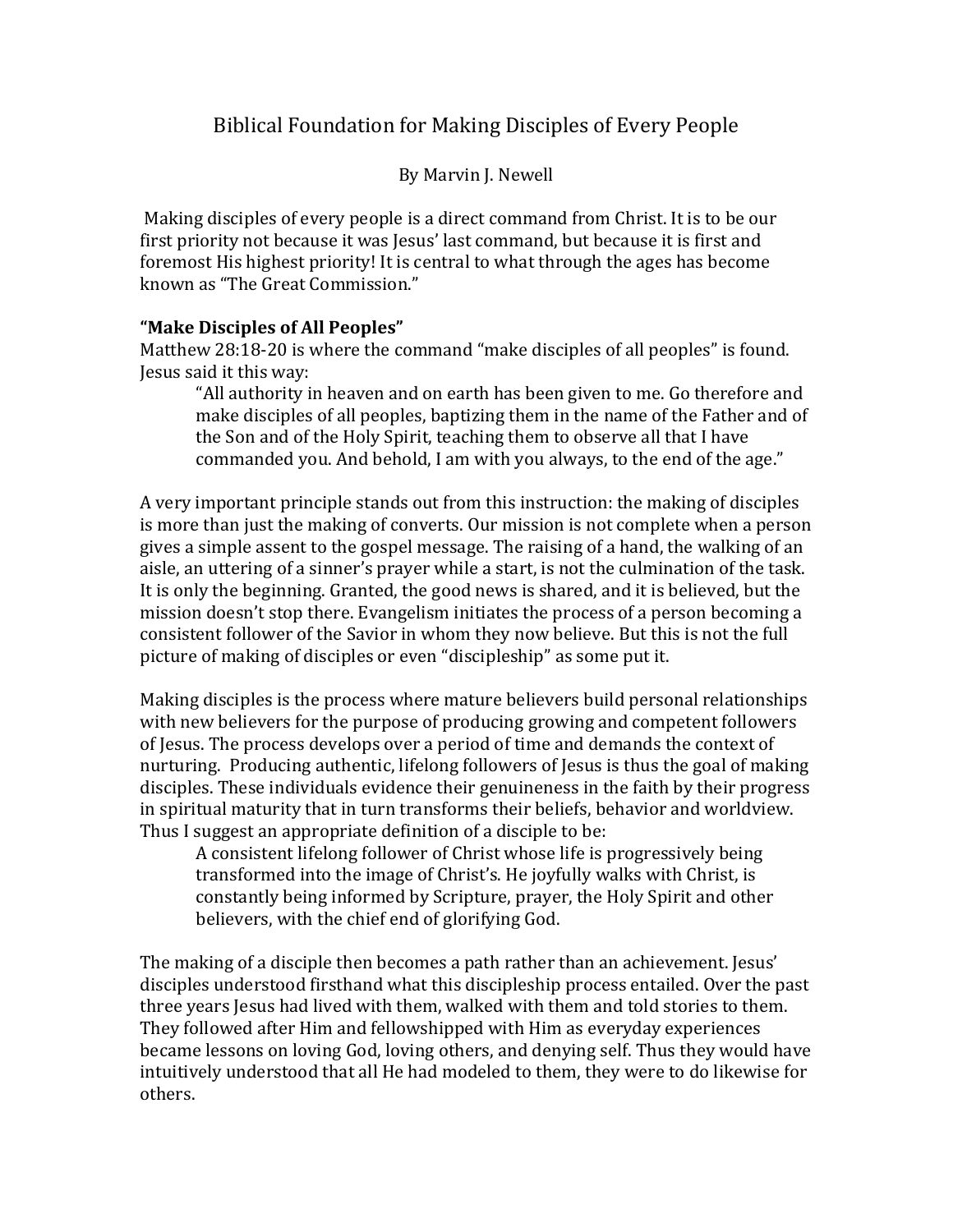### **The Three Essentials of Disciple Making**

Furthermore, we recognize that the depth of the task contains three essentials that comprise legitimate aspects of discipling peoples (Mt. 28:19-20): First, by reaching out - going to those who have little or no exposure to the gospel. Second, by bringing in - by gathering them into a relationship with Jesus and other believers that is evident by the outward sign of baptism. Third, by changing over - by teaching them to observe His commands, which in turn would change their former worldview and moral conduct, resulting in a transformed life. It is important that we examine these three essentials of making disciples a little more in depth.

### 1. First essential: Reaching out: "Go"

The first essential in making disciples is to go out and encounter those who are not yet Christ followers. They may not yet be Christ followers because they have not yet had the opportunity to hear about Christ! Placed first in the sentence it indicates this is the first step in making disciples. It shows the duty of believers to take the gospel from where it is known and believed to where it is not known nor believed, to penetrate into every people group on earth.

### 2. Second essential: Bringing in: "Baptizing them"

This is the task of gathering new believers into a relationship with Jesus and other believers, which is evidenced by the identifying rite of baptism. Jesus doesn't mean the practice of baptism as a magical rite that automatically brings people into relationship with God without a change of heart. Rather baptism is the culmination of the consolidation process of the repent-believe-baptize experience of salvation.

That believers are to be baptized in the name of the Father, Son and Holy Spirit demonstrates the believer's new relationship with the triune God. The names of the three persons of the Trinity are invoked in baptism to show the significance of all three in the salvation experience. God the Father is the author of grace, Jesus the provider of grace and the Holy Spirit the applicator of grace. The three work together in harmony to bring lost souls to the place of redemption. This Christian rite rightfully recognizes all three persons of the Godhead, and teaches the new believer that this is the God who now is to have their allegiance.

### 3. Third essential: Changing over: "Teaching them to obey"

The making of a disciple does not stop with the initial belief experience nor the subsequent initiation experience. There is an educational process that follows to keep the new Christ-follower learning and growing in his/her new faith. It is important to see that there be an on-going growth experience. A new believer's worldview must be changed; his lifestyle adjusted to increasingly conform to the image of Christ; and his ethical conduct increasingly marked by integrity.

Teaching has a final goal – obedience so that transformation is experienced! New believers are taught with the goal that they become obedient followers of all Christ commanded. Among other things that Jesus taught, they are to live out the great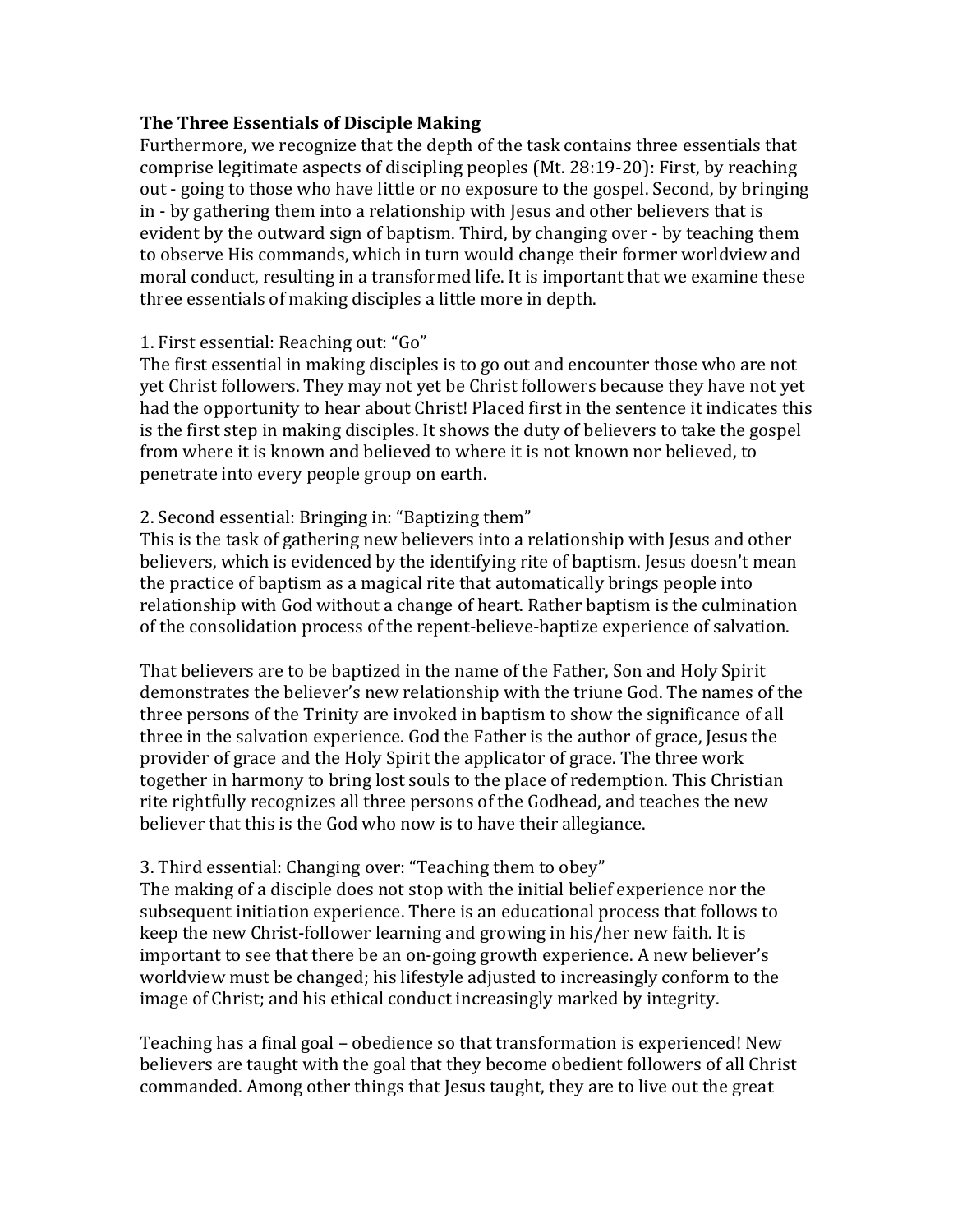commandment (Mat. 22:37-40), show great compassion (Mat. 9:36), and engage in the great commission (Mat. 28:18-20).

This is why believers are congregated into local churches (and why some have labeled this passage the "church planting" commission). This is why missionaries have established Bible schools and seminaries the world over. This is why seminars, webinars, church based training and a host of other teaching ministries are so important. Growth happens best in the presence of other believers. It is the local church that best facilitates the fellowship of believers. Thus by implication the establishment of local congregations is an outcome of making disciples.

# **Superficial or genuine outcomes?**

Thus, all three activities – going, baptizing, teaching – are essential components of making disciples of every people. When done correctly, lives are genuinely changed for the better. This is the ultimate objective of making disciples – the transformation of lives. Transformed lives in turn transform communities, cultures and even whole countries.

However the lack of genuine changed lives has become the greatest omission of the Great Commission the world over! All too often "proselytes" are made instead of "disciples." When this happens churches get filled with bodies who exhibit little evidence of changed beliefs and behaviors. This results in spiritually apathetic "believers" who quickly deteriorate into dysfunctional gatherings or become nominal Christians. They become victims of aberrant doctrine, heresy and deviant cults. Although they wear the label "Christian" many are not Christ-followers at all. They are superficial followers of "the way" in need of a conversion experience. This sad state has become the bane of the Church the world over. It causes skepticism when it comes to the validity of certain ministry reports. Although it is common to read reports about myriads of conversions and prolific church planting movements, what is the value of those reports if they do not evidence the bearing of the fruit of transformed lives? Superficial conversions and inflated statistics only promote non-authentic outcomes.

Therefore, it is incumbent on God's messengers to engage in these three essential processes of making disciples. Taken together, they have the transformation of lives as the final goal. Only then are people genuinely disciples of Christ. Only then is the intended outcome of "making disciples" achieved among all people groups. Only then will sinful societies, corrupt cultures and degraded communities be transformed for the better.

### **Conclusion**

Just how best to make disciples has never been universally uniform nor has a predominant strategy been agreed upon. And that is good. Given the varied cultural contexts in which the gospel is being proclaimed, making disciples cannot be squeezed into a one-fits-all straight jacket. It is rightfully varied in methodology by Spirit-driven and creative believers the world over. What works best in one culture